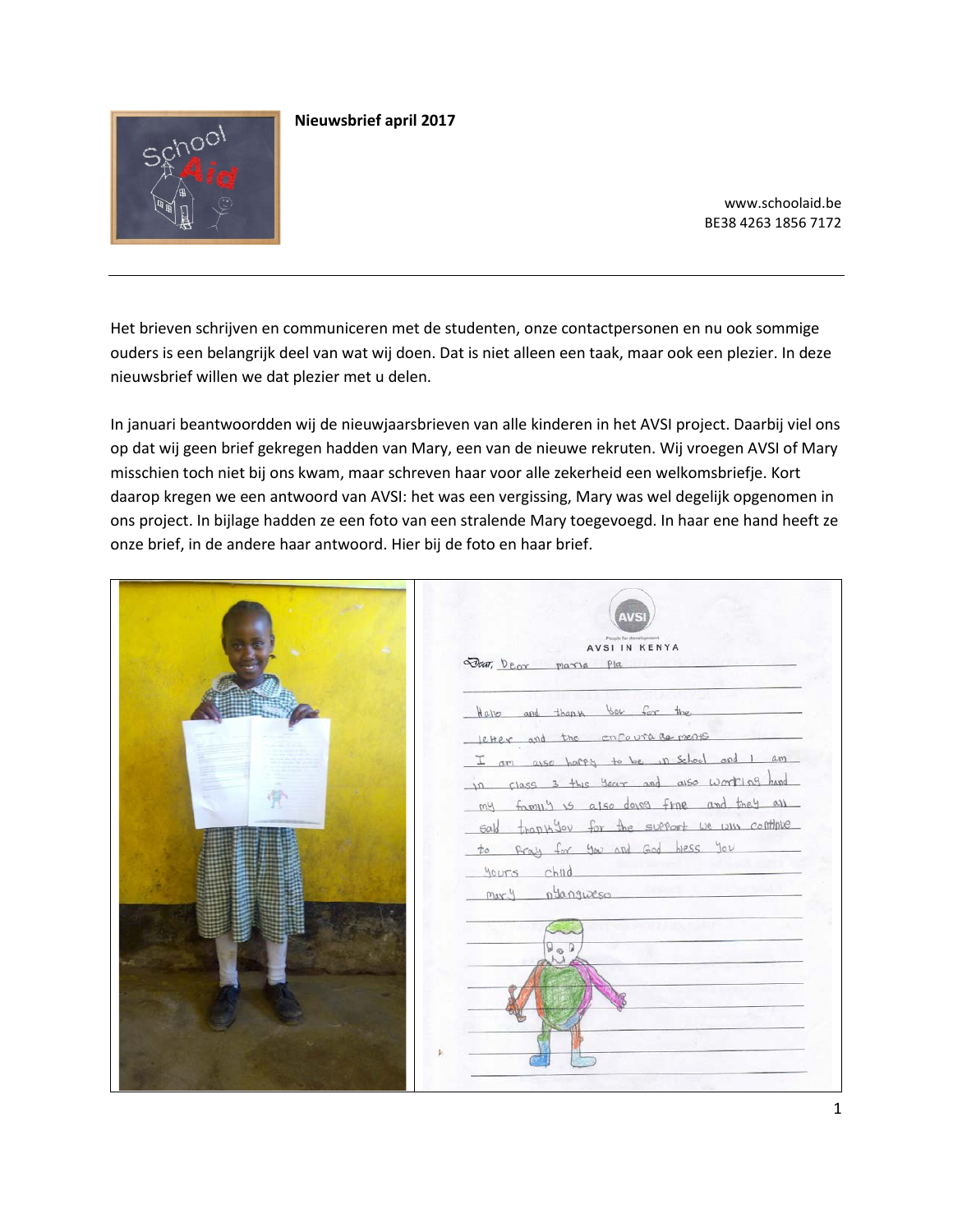In 2016 had Mrs Wassajja ons gevraagd of ze twee nieuwe jongens in haar groep mocht opnemen, twee jongens die probeerden hun eigen studies te betalen door in het weekend en de vakanties klusjes te doen. De twee hadden geen nieuwjaarsbrief geschreven, maar enkele weken geleden kregen we van beiden een brief om ons te bedanken. Samuel begint het tweede jaar middelbaar, Davis het vijfde jaar. Hierbij hun brieven.

## Dear sponsor,

I was really amazed when I was told that you are going to pay my school fees, God has listened to my prayers because I have prayed for a very long time asking for support from Him. You are a good Samartan! Thank you all other for the support thank you for my school fees and requirements.

I am Sam Lusiba living with my guardians, I have been supporting myself working as a labourer (making bricks, digging during holidays, I was promoted to S.2 this year. I am interested in these subjects. English, Math, Chemistry, Biology, Physics, I am going to take those subjects seriously because I want to be a doctor. This my dream.

I have been working with my guardian since I started the holiday. It is time for harvesting. We are not going to get much beans or maize because of the sunshine! It is too dry and most of our crops are drying up!

We also have 3 pigs and 6 piglets but we are worried of the swine fever, many people's pigs have died of swine fever.

It is too hot and dry. There is too much wind. The dust comes inside our houses, birds are not singing sweetly because of the drought!.

In fact, God has saved me and I am going to praise Him every day.

I am now back to school. I have resumed my studies. We started on the 6<sup>th</sup> Feb 2017. I am very very Happy because of your support.

Your new born student

SAMMUEL LUSIBA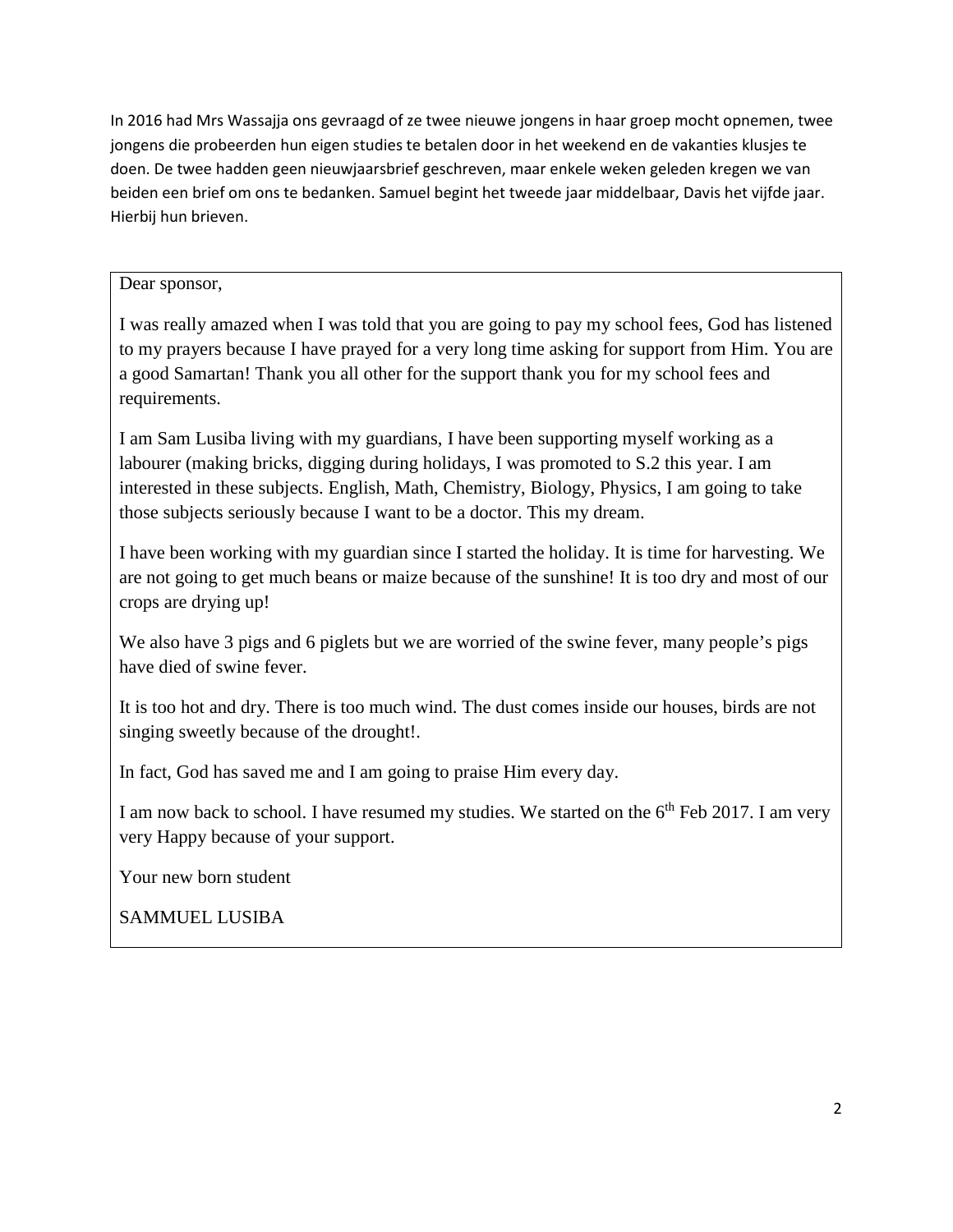Dear Sponsor,

I am unfeigned grateful to you for this golden opportunity you have granted me to carry on with my studies. I pray that the almighty Lord may bless you endlessly for having such a parental love and caring for the needy.

Warm and sincere greetings from me and my guardian. I guess you are all fine over there.

My name is Katende Devis Martin Ssemwogere, aged 17. I am a strong believer in God and He is helping me in all my problems.

Below is my brief CV of my past education and what I hope to do in the years to come.

I did my PLE and scored 8 aggregated and I was awarded a first grade. Then I joined senior secondary. When I was in S.2, both father and mother died of AIDs. This is an event which I will never forget in my life. I stayed with my grandparents who were old but they have tried to assist me with the little they earn. I have been supporting myself through labour work. I have been making bricks every holiday and I have managed to complete S.4. At my ordinary level, I took the following subjects: Math, Chemistry, Physics, Biology, Christian religion education, computer, accounts, Geography, History and English, my interest is in sciences as a result I scored 23 in O level exams.

At advanced level, I am going to take the following subjects lasing it my interest and goals: Physics, Chemistry and Math / computer (PCM / COMPUTER) with this, I will carry on computer science at the university specifically software engineering. This I believe will not only benefit me alone, I hope to help in the spreading and development of computer science here in Uganda which is currently under developed.

Here in Uganda, we are generally facing many challenges, one being the climate changing due to the way people have destroyed the swamps and forests, instead they are building houses and making bricks etc. as a result, no rain, we are aiming at desert! Some people have died because of hunger! Another challenge is corruption; this has done a great harm to all Ugandans.

Before I pen off, I must thank you for having chosen me to be your sponsored son, I am now released from the big burden, I am sure I will improve on my studies because I am now at a boarding school, I will be having a lot of time to study and my minds are now settled.

I am going to praise the Lord throughout the days of my life and I will never fail because of this support.

May God Bless you.

Yours loving student

Katende Davis M. Ssemwogerere.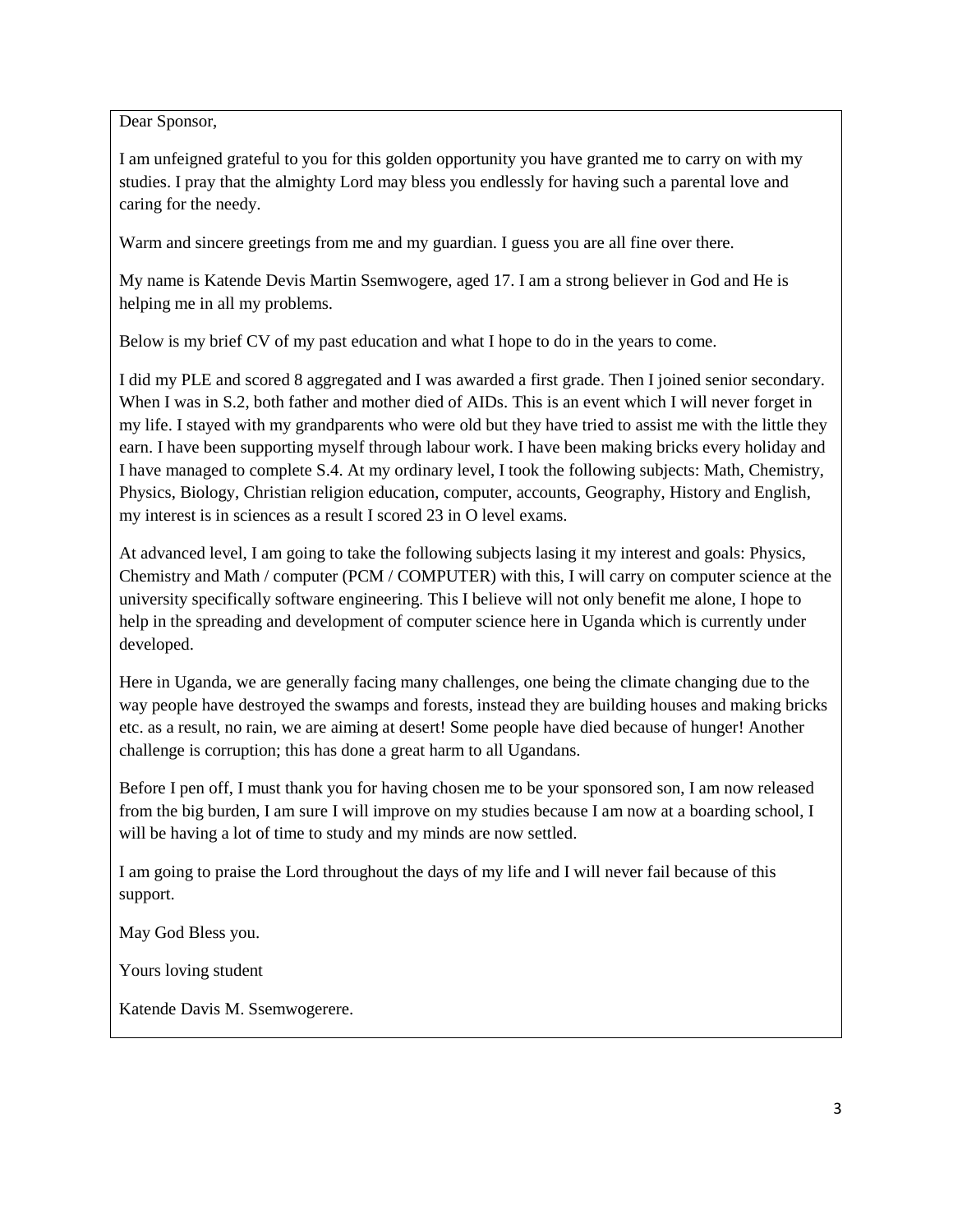Mrs Wassajja zelf schreef ons ook, maar dat gaat over centen, administratie en verantwoording van uitgaven. Toch is het misschien interessant eens te zien hoe die correspondentie verloopt. Haar stijl is apart en hartverwarmend. Hieronder haar uitleg; het volgende blad met cijfers gewoon als illustratie, zonder uitleg om details, haar terminologie of enkele foutjes in haar berekening voor toekomstige uitgaven te verduidelijken.

Maria-Pia Waelkens Voorzitter School Aid vzw

Dear Maria,

Deep thanks for the students' funds of 2017 which was 19,415,000/=.

Back to the previous letter, the attached sheet shows how the students in higher institutions paid their money in 2016. When I got your letter, I tried to check from our books and receipts (photocopy), I come across the two receipts which were not sent. This might have also caused confusion. I apologize deeply for this, they are now sent.

On the same sheet, I also show 2017 expenditure basing it to the current funds which we received (19,415,000) including last years' balance which was 1,724,000/=. The receipts are also enclosed.

For senior 2-6 students, there is a change in their payments, there was an increment of 60,000/= which totaled to the amount below. This amount includes SESEMAT, school insurance, school medical fee and registration.

- $\checkmark$  For senior 2-3 (460,000/= + 60,000/=) = 520,000/= each
- For senior 5.  $(490,000/= + 60,000/= ) = 550,000/=$  each
- $\checkmark$  For senior 6-490,000/= +60,000+170,000/= Registration = 720,000/= each

Also you want to know Molly and Richard's courses.

Molly is taking Diploma in Accountancy in Finance (Two years).

Richard – Teaching profession (DSE) Degree – secondary education. He hopes to join Kyambogo University.

About students' individual letters, they are able to afford such a little expense, this is why we tell them to have small projects, so that they can get such money and they are happy about it.

Sorry for such a long information but it is somehow important.

Wishing you the best in life.

May God Bless you.